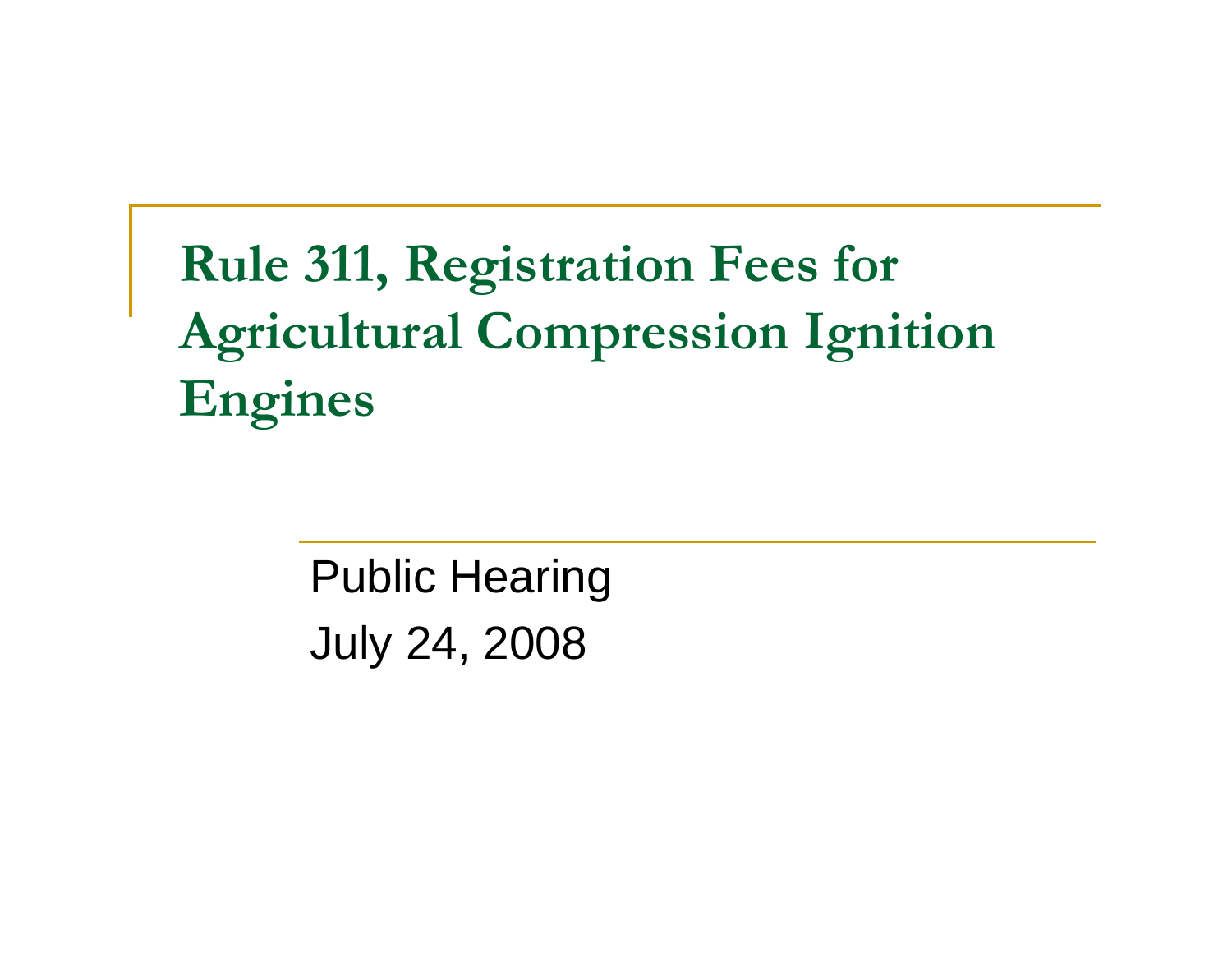### Introduction

- **Overview of proposal**
- Public outreach/Response to workshop comments
- Board Requests
- **Proposed Fees**
- **Recommendations**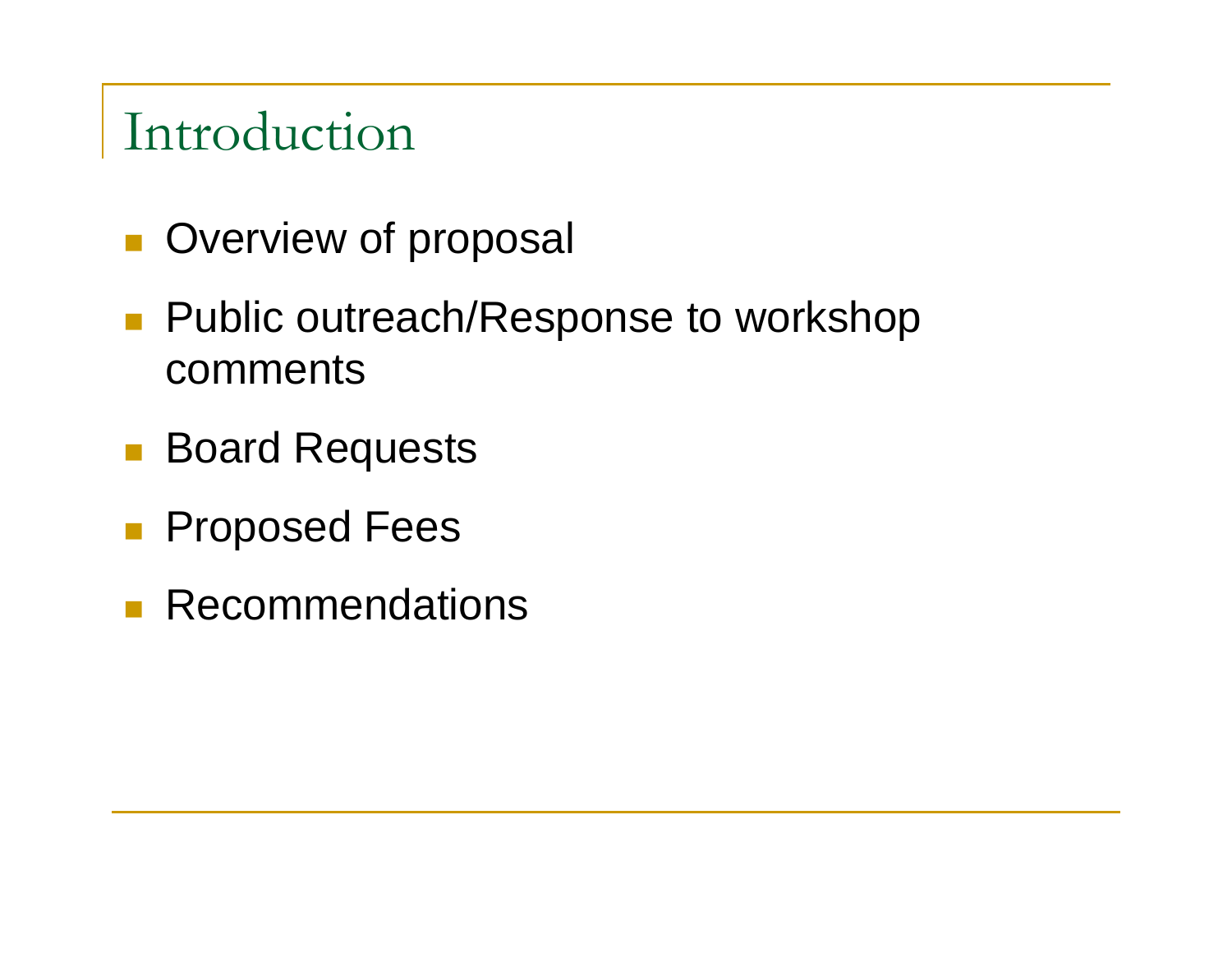## Overview of Proposal

#### Recover costs to implement ATCM:

- □ Direct cost for registration and inspection staff time
	- $\bullet$ Processing registration
	- $\bullet$ Engine inspections
	- $\bullet$ ATCM compliance
- $\Box$  Direct costs for supplies/services to support staff
	- $\bullet$ Cars, gasoline, other services and supplies
- $\Box$  Overhead costs – Building, accounting/payroll, support staff compensation, and other associated expenses
- **Figure 1** Fees must be paid for all engines that are required to register, except permitted engines (District Rule 215)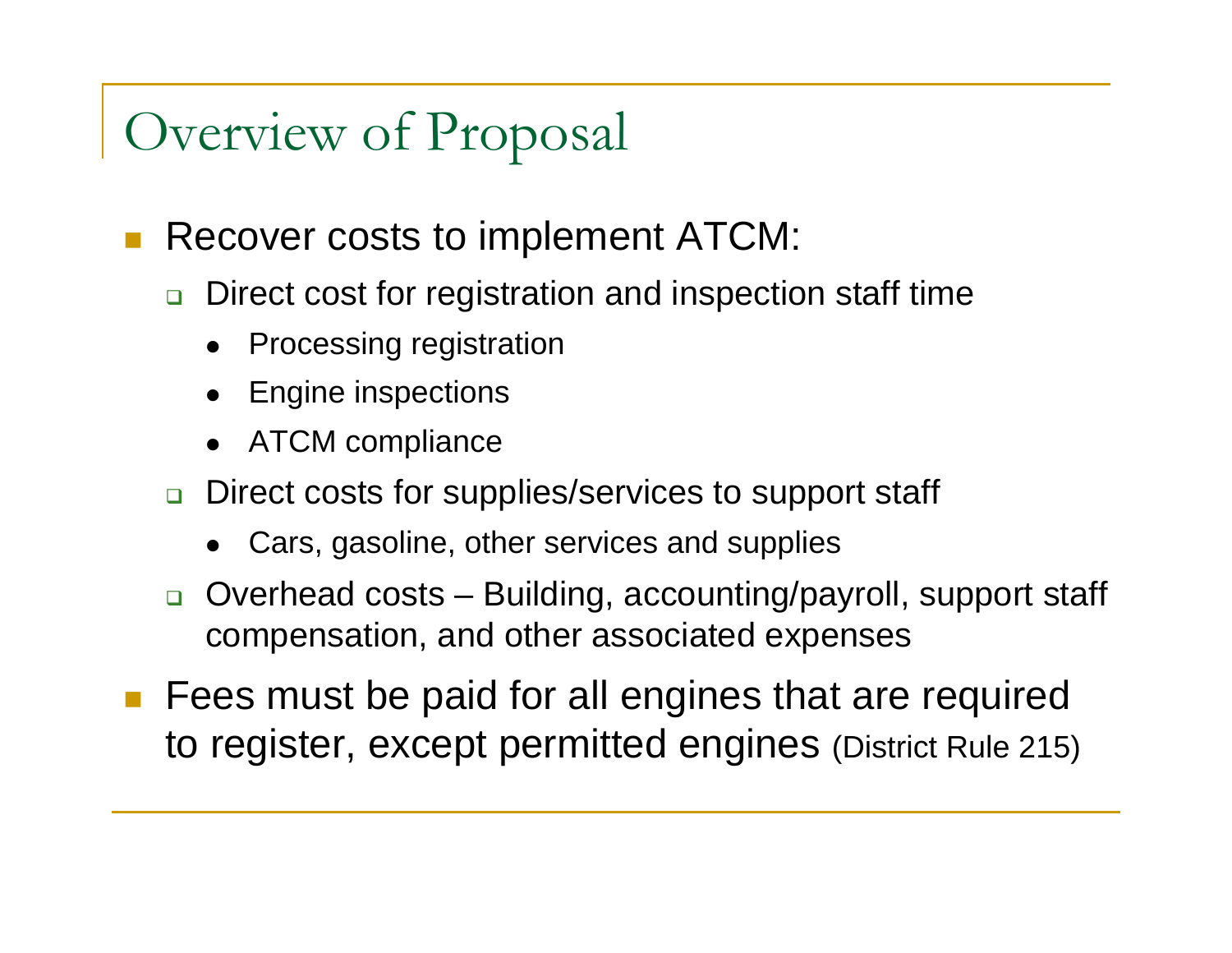#### Public Outreach/Response to Workshop Comments

#### **Public Outreach**

- 4 meetings with Farm Bureau
- □ Notices mailed directly to 105 farms/232 engines
- $\Box$  Hearing notices published in the Sacramento Bee on March 24, 2008 and June 23, 2008
- □ Staff held two evening public workshops
- Changes in response to workshop comments
	- □ Lowered initial fee (~50%) for Carl Moyer engines
	- $\Box$  Lowered fees (~50%) for multiple engines located at one facility
	- **□ Renewal fees sunset when final emission standards in** ATCM met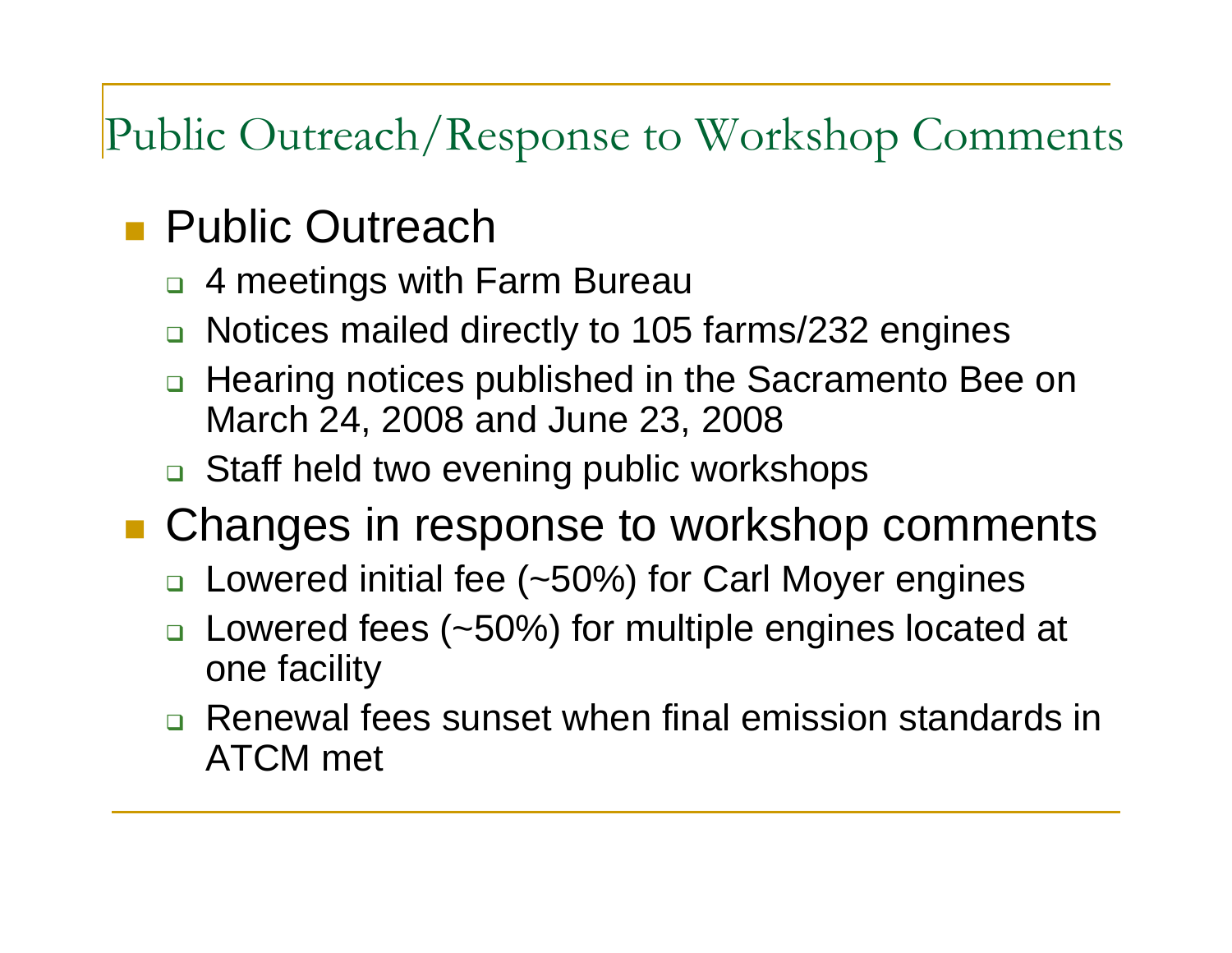# Board Requests

- **Board member requests from April** 24, 2008 meeting
	- □ Explore other enforcement options including self-certification
	- □ Specifically look at the City of Sacramento Rental Housing Self Certification Program
	- □ Information on SJVUAPCD registration rule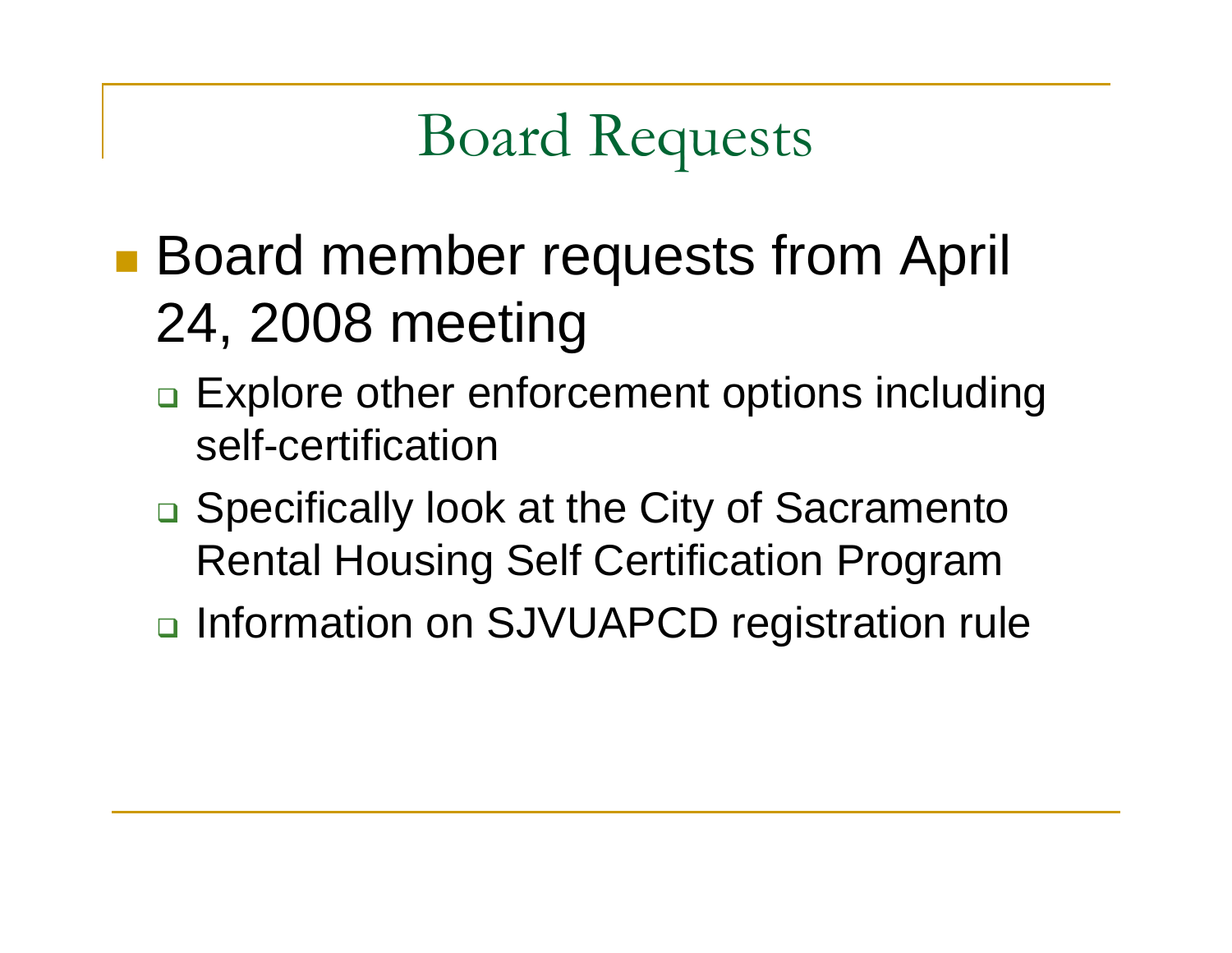City of Sacramento Rental Housing Self Certification Program

- $\mathcal{L}_{\mathcal{A}}$ **Inspections** 
	- $\Box$  Ensure that rental housing in compliance with housing codes
	- $\Box$ Initial inspection on each parcel
	- □ If initial inspection is failed, then annual inspections
- **Self Certification** 
	- □ If initial inspection passed, then owner can self-certify in future and pay discounted fee
	- □ 5% of self-certified parcels are inspected annually
	- □ Self certified parcels are also inspected in response to complaints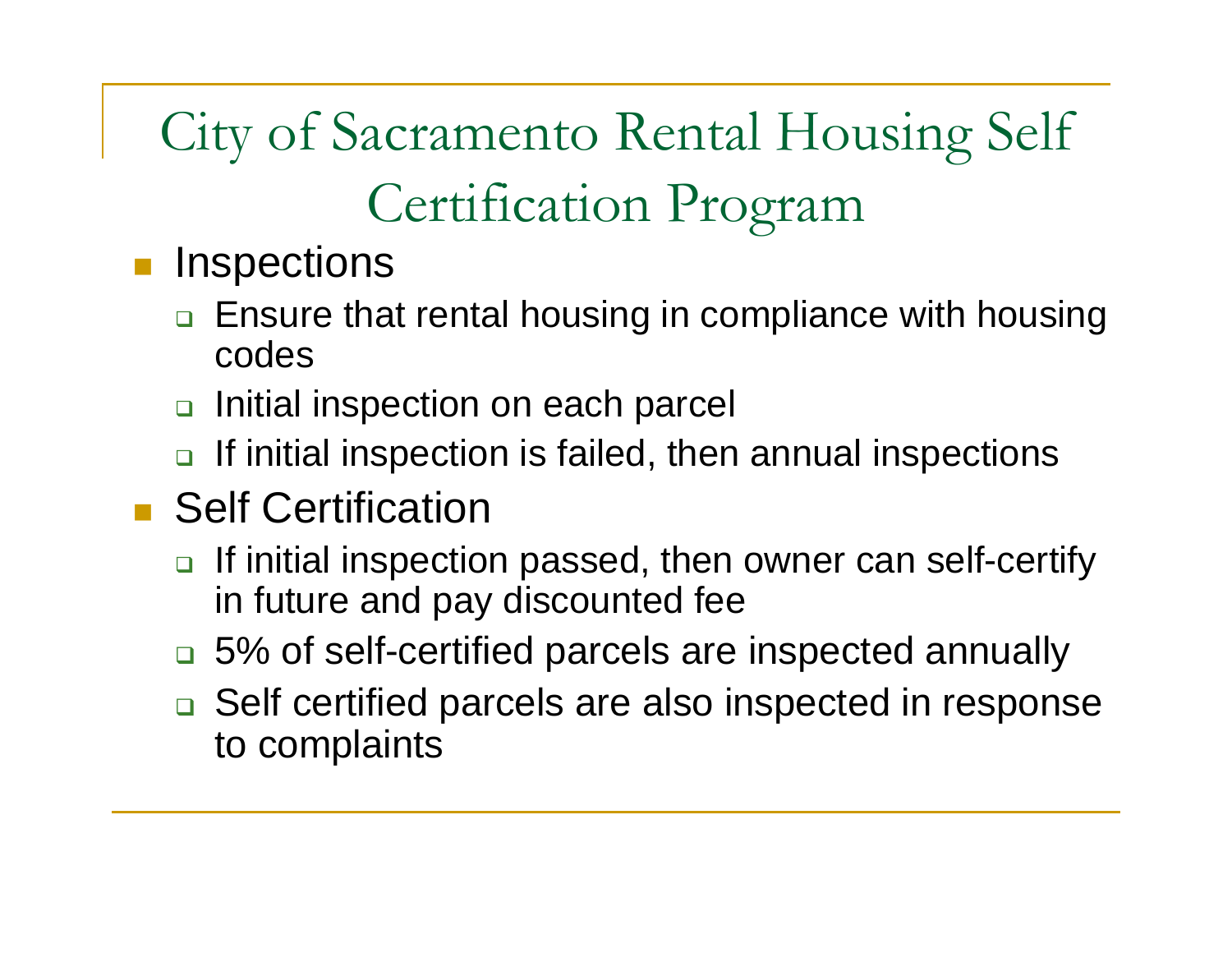# Initial Registration Fee

| <b>Engine Category</b>                               | <b>Initial Fee Proposed for</b><br><b>Adoption</b> |
|------------------------------------------------------|----------------------------------------------------|
| 1 <sup>st</sup> registered engine at the<br>facility | $$300/1st$ engine                                  |
| Other registered engines at<br>the facility          | \$155/additional engine                            |
| Moyer engines                                        | \$151/Moyer engine                                 |
| Engines with a control device                        | Agricultural engine permit fees<br>from Rule 310   |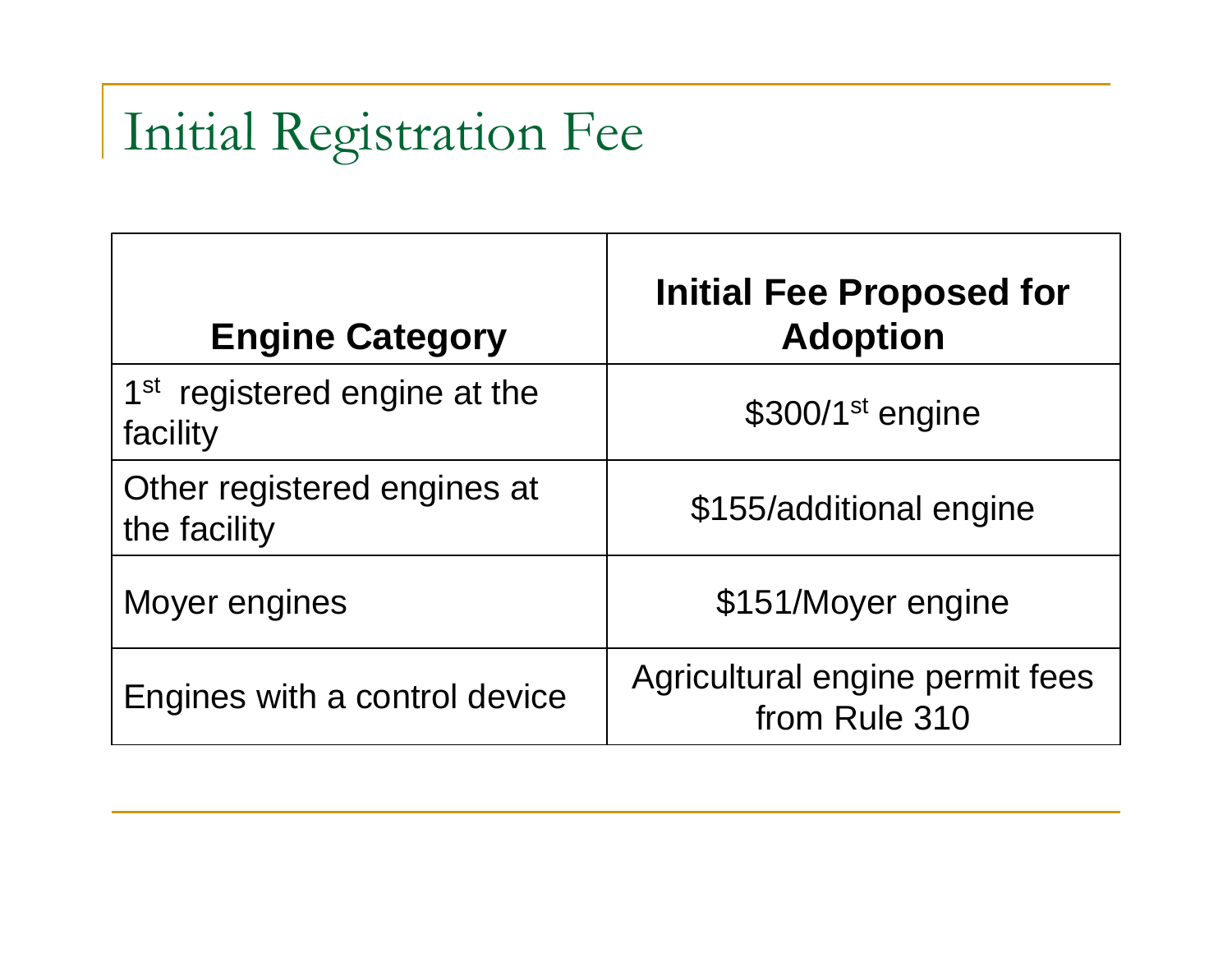#### Fee Options Comparison

- $\mathcal{L}_{\mathcal{A}}$  Original Proposal
	- $\Box$  Consistent with fees and inspection frequency for programs affecting other businesses
	- $\Box$ 33% of engines inspected per year
	- $\Box$ Potentially out of compliance for up to 3 years
- Option 1
	- $\Box$ Fee reduction for reduced enforcement
	- $\Box$ 15% of engines inspected per year
	- $\Box$ Potentially out of compliance for up to 7 years
- $\|\cdot\|$  Option 2
	- $\Box$ Fee reduction for self certification
	- $\Box$  Engines that self-certify within 45 days will receive discounted annual fees
	- $\Box$ 5% of self-certified engines inspected per year
	- $\Box$ Potentially out of compliance for up to 20 years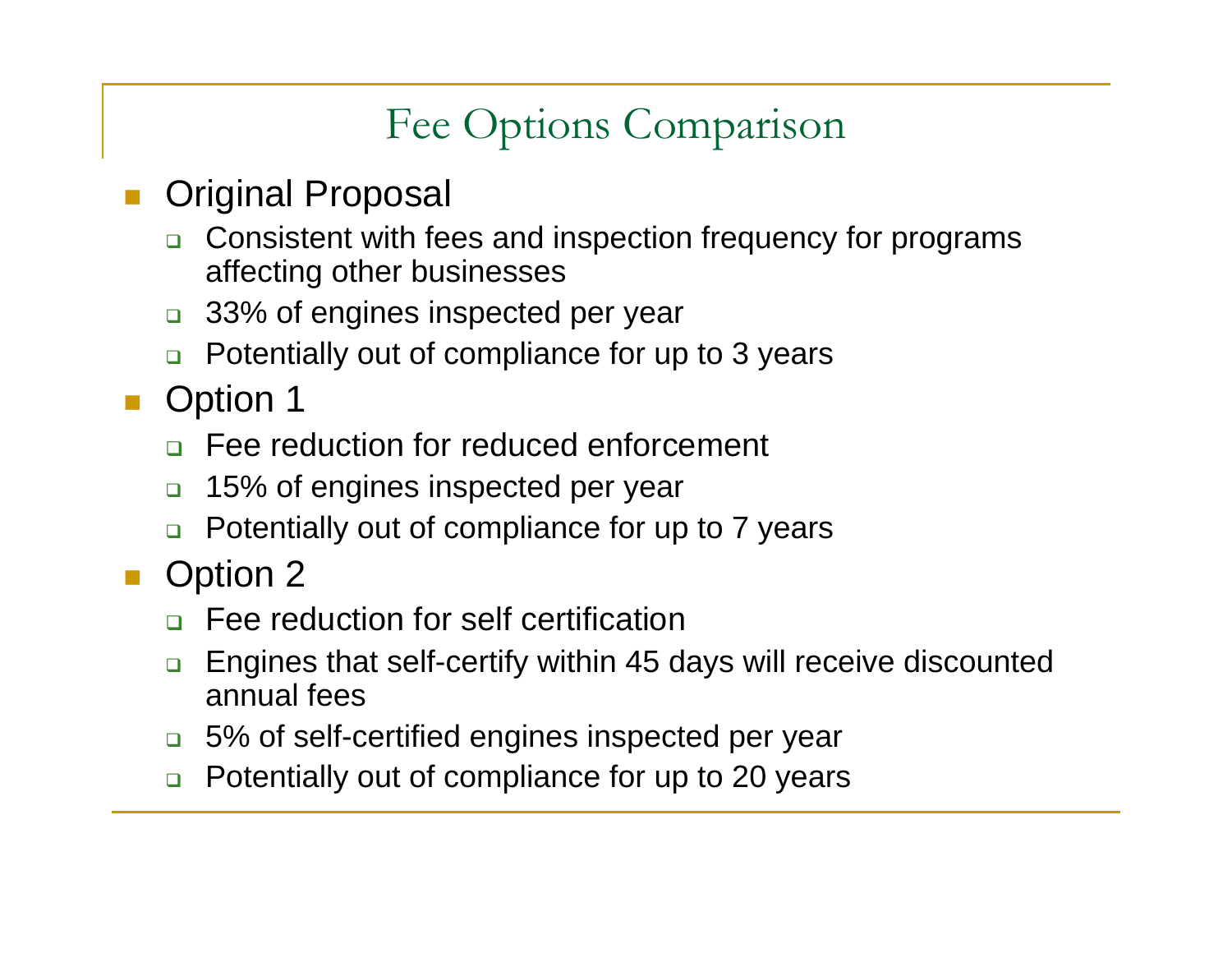## Annual Renewal Fee

|                                                                                                                                                                  | <b>Fee Proposed for Adoption</b>              |                 |                                                                 |  |  |  |  |
|------------------------------------------------------------------------------------------------------------------------------------------------------------------|-----------------------------------------------|-----------------|-----------------------------------------------------------------|--|--|--|--|
| <b>Engine Category</b>                                                                                                                                           | <b>Original</b><br><b>Proposal</b>            | <b>Option 1</b> | <b>Option 2</b><br><b>Self Certification</b><br><b>Discount</b> |  |  |  |  |
| 1 <sup>st</sup> registered engine at the<br>facility                                                                                                             | \$169/engine                                  | \$86/engine     | \$47/engine                                                     |  |  |  |  |
| Other registered engines at<br>the facility                                                                                                                      | \$105/engine                                  | \$53/engine     | \$26/engine                                                     |  |  |  |  |
| Engines with a control<br>device                                                                                                                                 | Agricultural engine permit fees from Rule 310 |                 |                                                                 |  |  |  |  |
| Note: Renewal fees discontinued after an engine meets the final ATCM emission<br>standards. However, engines using add-on control device(s) or emergency standby |                                               |                 |                                                                 |  |  |  |  |

engines not meeting emission standards must continue to pay renewal fees.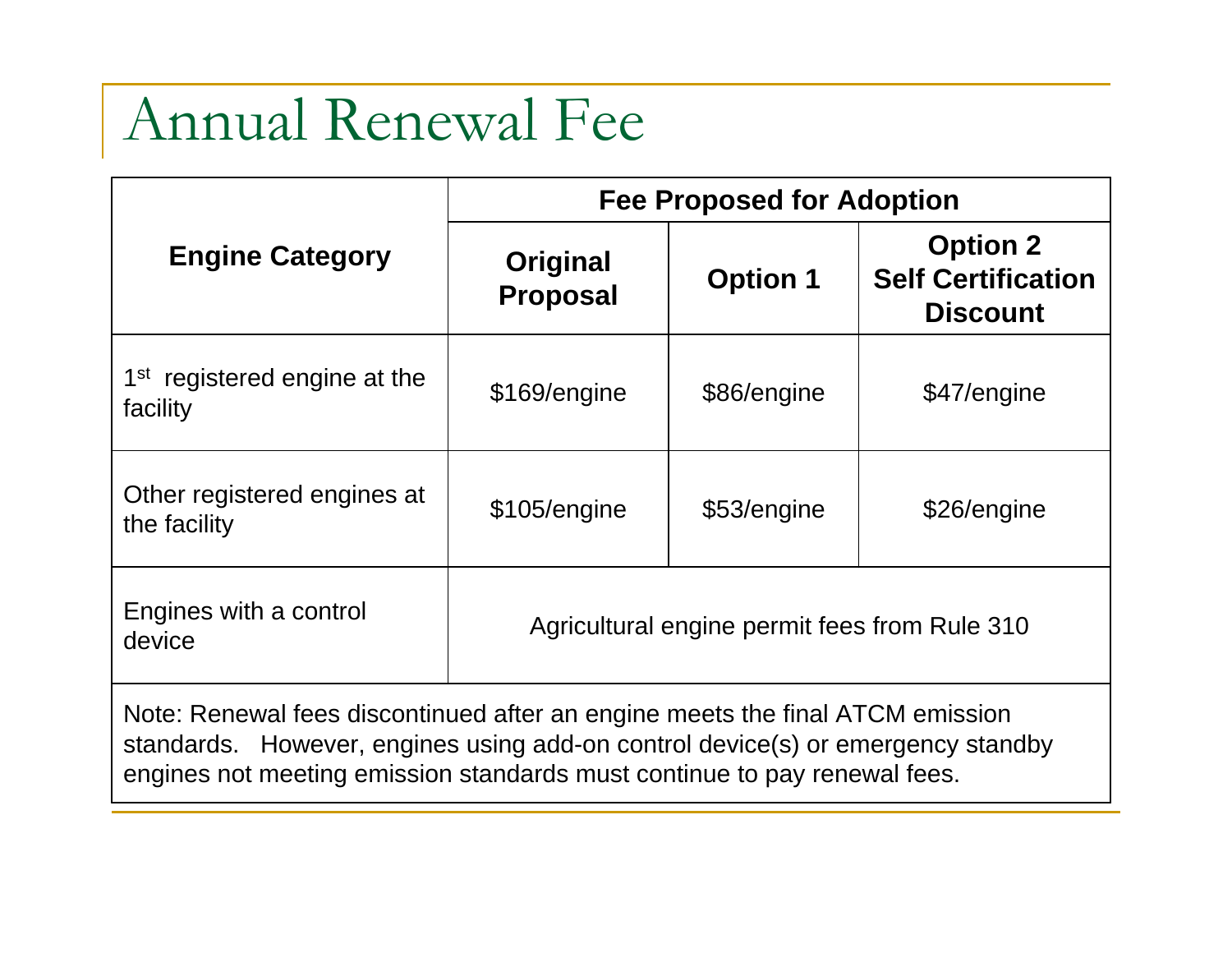## SJVUAPCD and Other District Fee

## Comparison

|                              | <b>SMAQMD</b><br><b>Proposed</b>                    | <b>SJVUAPCD</b> | <b>YSAQMD</b> | <b>SBAPCD</b> | <b>FRAQMD</b> |
|------------------------------|-----------------------------------------------------|-----------------|---------------|---------------|---------------|
| <b>Initial Fee</b>           | $$151 -$<br>\$300                                   | \$72            | \$174         | \$200         | \$113         |
| <b>Renewal</b><br><b>Fee</b> | <b>Original</b><br>Proposal<br>$$105 -$<br>\$169    | \$48            | \$87          | \$200         | \$81          |
|                              | Option 1<br>$$53 - $86;$<br>Option 2<br>$$26 - $47$ |                 |               |               |               |